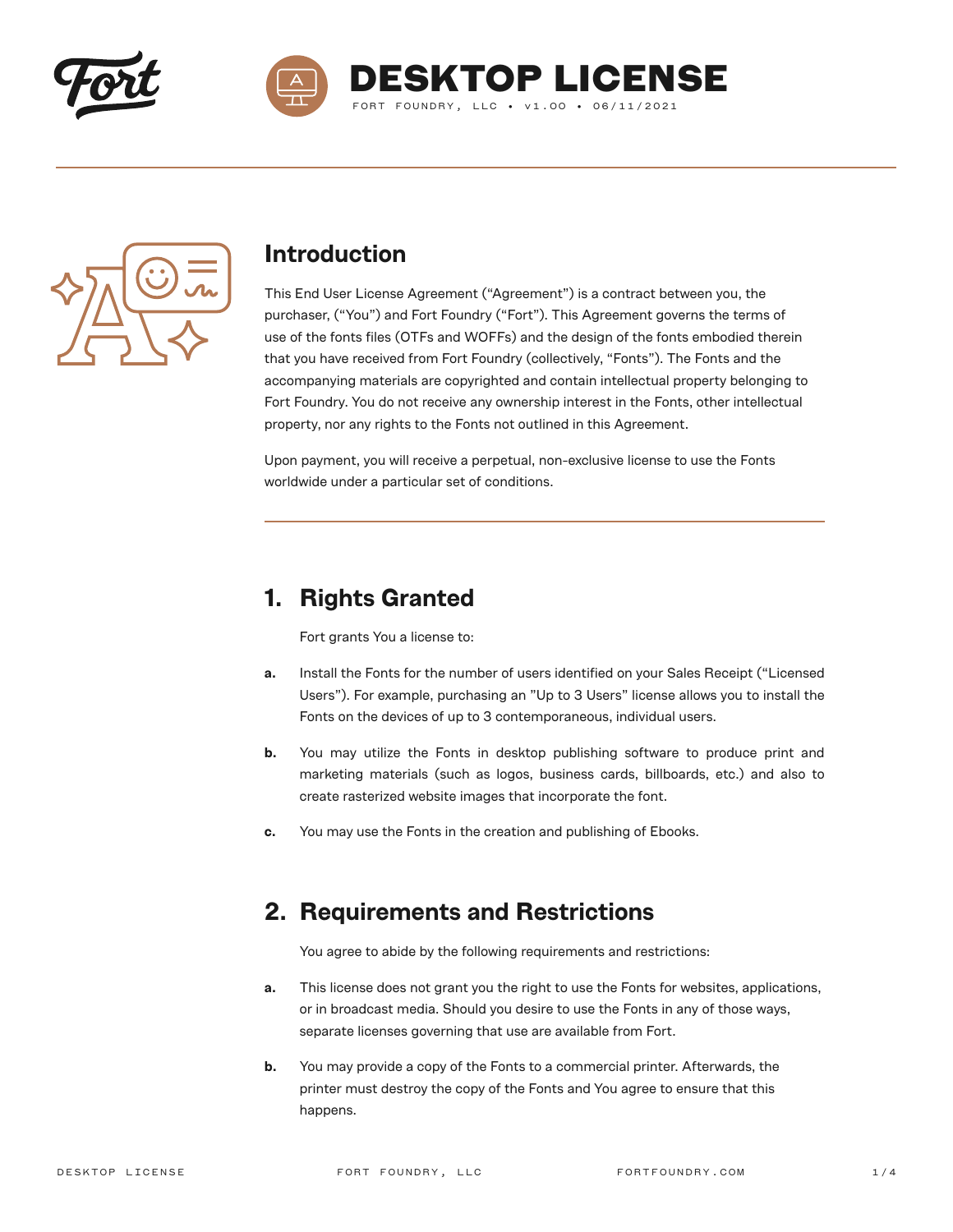- **c.** You may not utilize the Fonts on a website or utilize any font linking or embedding, regardless of format, to display the font on the internet. Should you desire to use the Fonts in this way, a separate license governing that use is available from Fort.
- **d.** You may not embed, include, call, or link the Fonts within hardware and software in any form whatsoever. This includes, but is not limited to: computer programs, mobile applications, video games, server-side applications, kiosks, or any other electronic product or software. Should you desire to use the Fonts in this way, a separate license governing that use is available from Fort. You may not utilize the Fonts on a Website that enables an end user to create custom typesetting with the Font (e.g. Photoshop Express for iOS, etc.).
- **e.** You may not use the Fonts as a resource for third parties to make customized products, icons, branding, documents, or other similar works (e.g. Canva, Adobe TypeKit etc.).
- **f.** You may not use the Fonts as a resource for You or third parties to create commercial products where the design of the Font is the embodiment of the product. (e.g. Stamps, house numbers, adhesive alphabets).
- **g.** You agree you will take no action which directly or indirectly causes the Fonts to become distributed by or otherwise be subject to an open-source software license or under similar licensing or distribution models or publicly released or otherwise made available in a way not allowed by the license provided hereunder.
- **h.** You may not transfer this Agreement without Fort's consent, and You are not allowed to lend, redistribute, sell, or sublicense the Fonts.
- **i.** The license is purchased for use within a singular organization, entity, company, person, or individual. If You wish to use this license across a group of companies an enterprise license must be purchased.

### **3. Third Parties**

You may temporarily provide the Font to a third party who is working on Your behalf. The third party must agree to use the Font exclusively for Your work, according to the terms of this EULA and retain no copies of the Fonts upon completion of the work. You agree to use reasonable measures to protect the Fonts from access and use by unlicensed third parties.

### **4. Modifications**

You may not modify the Fonts or create derivative fonts without prior written consent from Fort. You may not modify, adapt, translate, reverse engineer, decompile, disassemble, or create derivative works based on the Fonts itself. You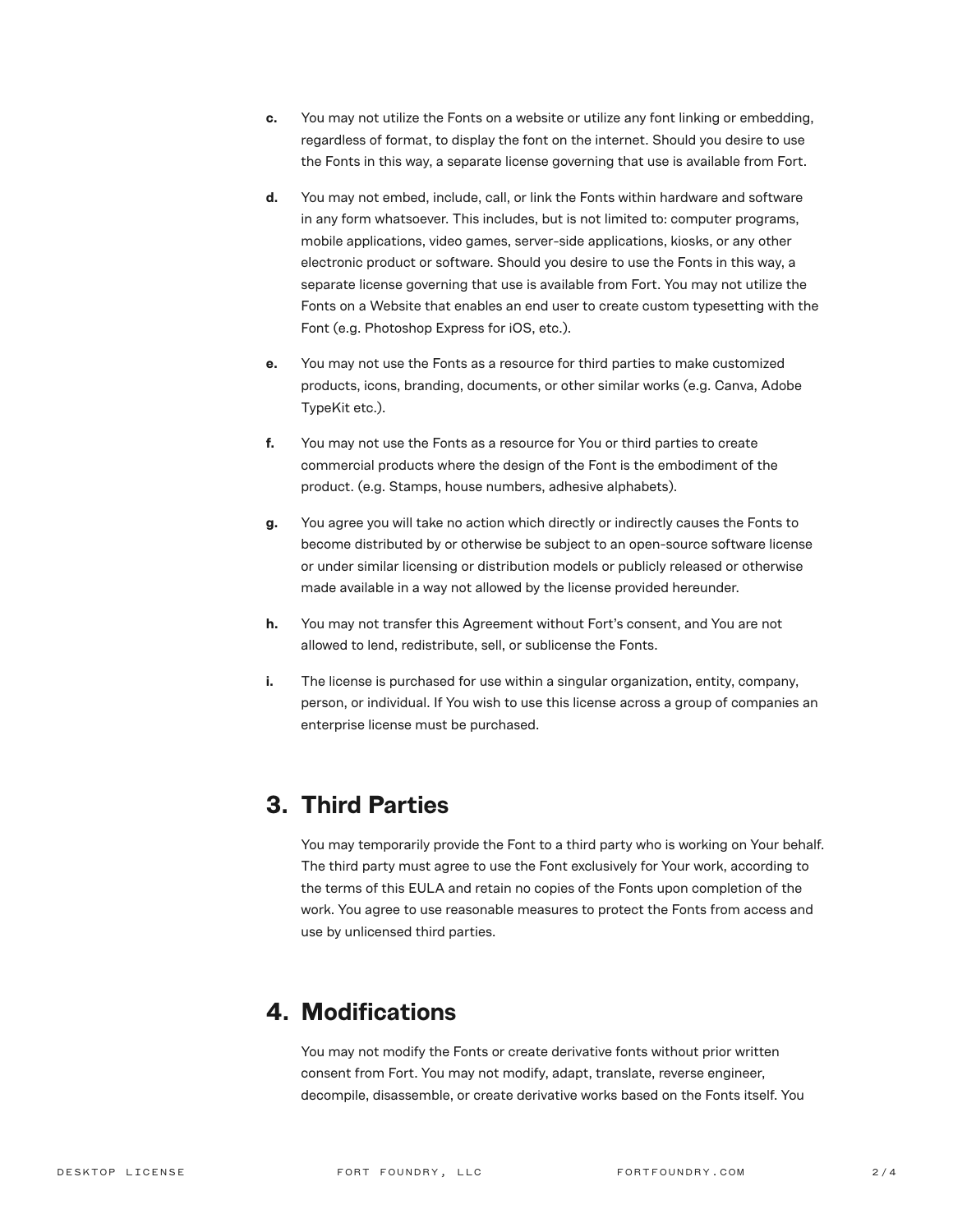hereby agree that the unauthorized modification or reverse engineering of the Fonts shall be an infringement on Fort's rights causing significant monetary harm.

## **5. Copyright**

Unauthorized copying of the Font even if modified, merged, or included with other software, or of the written materials, is expressly forbidden. You may be held legally responsible for any infringement of Fort's intellectual property rights that is caused or encouraged by your failure to abide by the terms of this Agreement.

#### **6. Termination**

This Agreement is effective until terminated. This Agreement terminates automatically if You do not comply with its terms. Upon termination, you must destroy the original and any copies of the Fonts and documentation, except for any typeface, text or visuals generated by the Fonts, which have been distributed or otherwise used by You up to the date of Termination, in part and in whole, including modified copies, if any.

### **7. Representations & Warranty**

Fort Foundry warrants the Fonts to be free from defects in materials and workmanship under normal use for a period of 21 days from the date of purchase. Should any Font be damaged or defective, Fort will replace the Font so long as the replacement request is made within 21 days after purchasing and is accompanied by a valid sales receipt. Any replacement Fonts will be warranted for 21 days.

The entire risk as to the quality and performance of the Fonts rests upon You. Fort Foundry does not warrant that the functions contained in the Fonts will meet your requirements or that the operation of the software will be uninterrupted or error free. All Fonts installed are done so at Your risk.

FORT FOUNDRY SHALL NOT BE LIABLE FOR ANY DIRECT, INDIRECT, CONSEQUENTIAL, OR INCIDENTAL DAMAGES (INCLUDING DAMAGES FROM LOSS OF BUSINESS PROFITS, BUSINESS INTERRUPTION, LOSS OF BUSINESS INFORMATION, AND THE LIKE) ARISING OUT OF THE USE OF OR INABILITY TO USE THE FONTS EVEN IF FORT FOUNDRY HAS BEEN ADVISED OF THE POSSIBILITY OF SUCH DAMAGES.